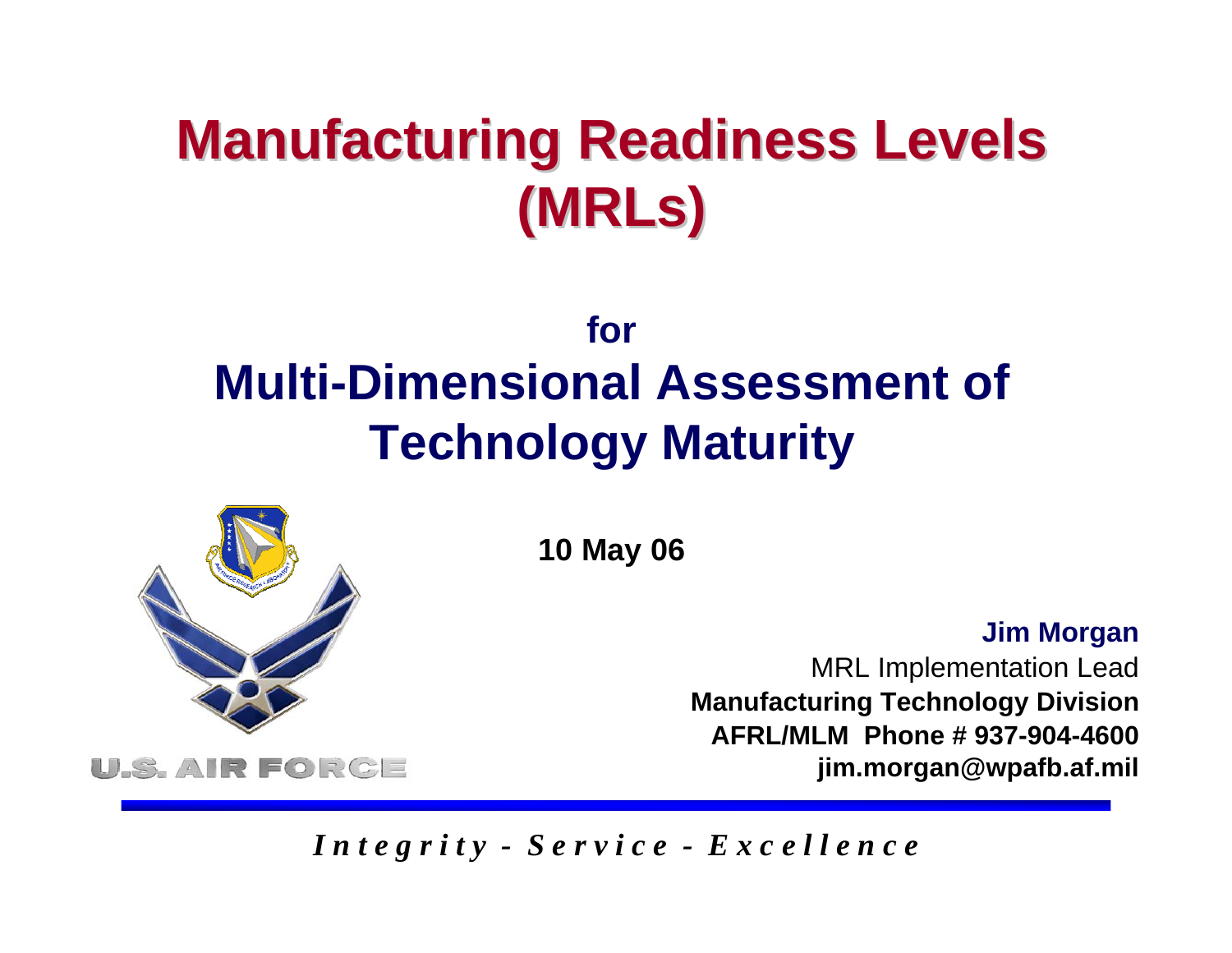| <b>Report Documentation Page</b>                                                                                                                                                                                                                                                                                                                                                                                                                                                                                                                                                                                                                                                                                                                                                                                                                                   |                             |                                                                                   |                                           | Form Approved<br>OMB No. 0704-0188                  |                           |  |
|--------------------------------------------------------------------------------------------------------------------------------------------------------------------------------------------------------------------------------------------------------------------------------------------------------------------------------------------------------------------------------------------------------------------------------------------------------------------------------------------------------------------------------------------------------------------------------------------------------------------------------------------------------------------------------------------------------------------------------------------------------------------------------------------------------------------------------------------------------------------|-----------------------------|-----------------------------------------------------------------------------------|-------------------------------------------|-----------------------------------------------------|---------------------------|--|
| Public reporting burden for the collection of information is estimated to average 1 hour per response, including the time for reviewing instructions, searching existing data sources, gathering and<br>maintaining the data needed, and completing and reviewing the collection of information. Send comments regarding this burden estimate or any other aspect of this collection of information,<br>including suggestions for reducing this burden, to Washington Headquarters Services, Directorate for Information Operations and Reports, 1215 Jefferson Davis Highway, Suite 1204, Arlington<br>VA 22202-4302. Respondents should be aware that notwithstanding any other provision of law, no person shall be subject to a penalty for failing to comply with a collection of information if it<br>does not display a currently valid OMB control number. |                             |                                                                                   |                                           |                                                     |                           |  |
| 1. REPORT DATE<br><b>10 MAY 2006</b>                                                                                                                                                                                                                                                                                                                                                                                                                                                                                                                                                                                                                                                                                                                                                                                                                               | 2. REPORT TYPE              |                                                                                   |                                           | <b>3. DATES COVERED</b><br>00-00-2006 to 00-00-2006 |                           |  |
| <b>4. TITLE AND SUBTITLE</b><br>5a. CONTRACT NUMBER                                                                                                                                                                                                                                                                                                                                                                                                                                                                                                                                                                                                                                                                                                                                                                                                                |                             |                                                                                   |                                           |                                                     |                           |  |
| <b>Manufacturing Readiness Levels (MRLs)</b>                                                                                                                                                                                                                                                                                                                                                                                                                                                                                                                                                                                                                                                                                                                                                                                                                       |                             |                                                                                   | 5b. GRANT NUMBER                          |                                                     |                           |  |
|                                                                                                                                                                                                                                                                                                                                                                                                                                                                                                                                                                                                                                                                                                                                                                                                                                                                    |                             |                                                                                   |                                           | <b>5c. PROGRAM ELEMENT NUMBER</b>                   |                           |  |
| 6. AUTHOR(S)                                                                                                                                                                                                                                                                                                                                                                                                                                                                                                                                                                                                                                                                                                                                                                                                                                                       |                             |                                                                                   |                                           | <b>5d. PROJECT NUMBER</b>                           |                           |  |
|                                                                                                                                                                                                                                                                                                                                                                                                                                                                                                                                                                                                                                                                                                                                                                                                                                                                    |                             |                                                                                   |                                           | <b>5e. TASK NUMBER</b>                              |                           |  |
|                                                                                                                                                                                                                                                                                                                                                                                                                                                                                                                                                                                                                                                                                                                                                                                                                                                                    |                             |                                                                                   |                                           | 5f. WORK UNIT NUMBER                                |                           |  |
| 7. PERFORMING ORGANIZATION NAME(S) AND ADDRESS(ES)<br>8. PERFORMING ORGANIZATION<br><b>REPORT NUMBER</b><br><b>Air Force Research Laboratory, Manufacturing Technology</b><br>Division, Wright Patterson AFB, OH, 45433                                                                                                                                                                                                                                                                                                                                                                                                                                                                                                                                                                                                                                            |                             |                                                                                   |                                           |                                                     |                           |  |
| 9. SPONSORING/MONITORING AGENCY NAME(S) AND ADDRESS(ES)                                                                                                                                                                                                                                                                                                                                                                                                                                                                                                                                                                                                                                                                                                                                                                                                            |                             |                                                                                   |                                           | 10. SPONSOR/MONITOR'S ACRONYM(S)                    |                           |  |
|                                                                                                                                                                                                                                                                                                                                                                                                                                                                                                                                                                                                                                                                                                                                                                                                                                                                    |                             |                                                                                   | 11. SPONSOR/MONITOR'S REPORT<br>NUMBER(S) |                                                     |                           |  |
| 12. DISTRIBUTION/AVAILABILITY STATEMENT<br>Approved for public release; distribution unlimited                                                                                                                                                                                                                                                                                                                                                                                                                                                                                                                                                                                                                                                                                                                                                                     |                             |                                                                                   |                                           |                                                     |                           |  |
| <b>13. SUPPLEMENTARY NOTES</b><br>See also ADM002184. Presented at the Air Force Research Laboratory Seminar/Workshop on<br>Multi-Dimensional Assessment of Technology Maturity in Fairborn, OH on 9-11 May 2006.                                                                                                                                                                                                                                                                                                                                                                                                                                                                                                                                                                                                                                                  |                             |                                                                                   |                                           |                                                     |                           |  |
| 14. ABSTRACT                                                                                                                                                                                                                                                                                                                                                                                                                                                                                                                                                                                                                                                                                                                                                                                                                                                       |                             |                                                                                   |                                           |                                                     |                           |  |
| <b>15. SUBJECT TERMS</b>                                                                                                                                                                                                                                                                                                                                                                                                                                                                                                                                                                                                                                                                                                                                                                                                                                           |                             |                                                                                   |                                           |                                                     |                           |  |
| 16. SECURITY CLASSIFICATION OF:                                                                                                                                                                                                                                                                                                                                                                                                                                                                                                                                                                                                                                                                                                                                                                                                                                    | 17. LIMITATION OF           | 18. NUMBER                                                                        | 19a. NAME OF                              |                                                     |                           |  |
| a. REPORT<br>unclassified                                                                                                                                                                                                                                                                                                                                                                                                                                                                                                                                                                                                                                                                                                                                                                                                                                          | b. ABSTRACT<br>unclassified | <b>ABSTRACT</b><br>c. THIS PAGE<br>Same as<br>unclassified<br><b>Report (SAR)</b> |                                           | OF PAGES<br>21                                      | <b>RESPONSIBLE PERSON</b> |  |

**Standard Form 298 (Rev. 8-98)**<br>Prescribed by ANSI Std Z39-18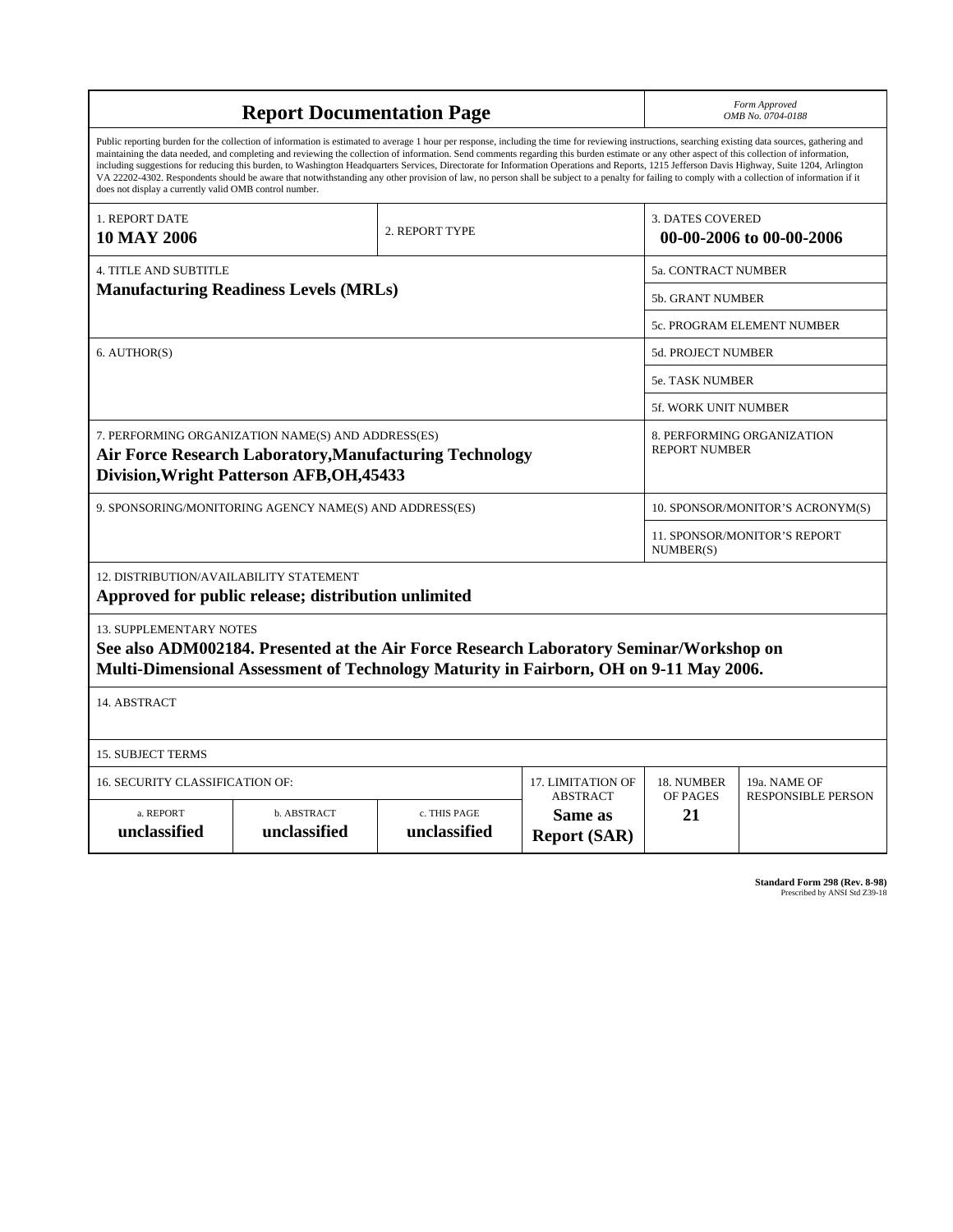





- **Why MRLs?**
- **What are MRLs?**
- $\bullet$ **MRL implementation plan**
- $\bullet$ **Status**
- **ACAT pilots**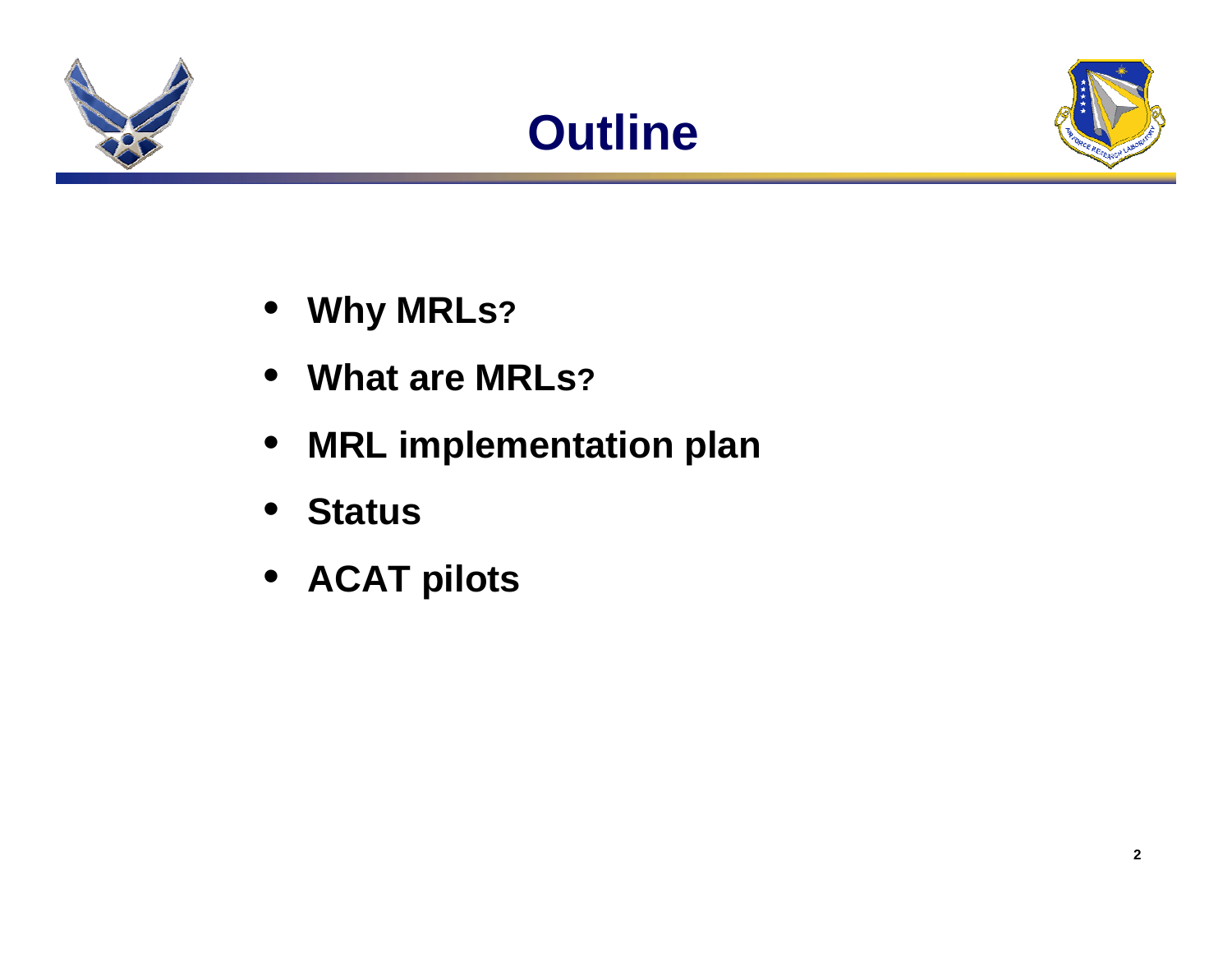



•**Consensus among Congress, OSD, CSAF, GAO:**

*"Advanced weapon systems cost too much, take too long to field, and are too expensive to sustain"*

- • **Recent GAO study of 54 weapons programs:**
	- **Core set of 26 programs: RDT&E costs up by 42% and schedule slipped by 20%**
		- **\$42.7B total cost growth**
		- **2.5 years slip on average**
	- **Characteristics of successful programs (GAO):**
		- *Mature technologies, stable designs, production processes in control*
		- *S&T organization responsible for maturing technologies, rather than program or product development manager*
- • **Defense Science Board evaluated ManTech roles/impacts for AT&L**
	- **ManTech can significantly impact across all acquisition phases**
	- **Facilitates manufacturing/industrial base readiness for S&T transition and acquisition**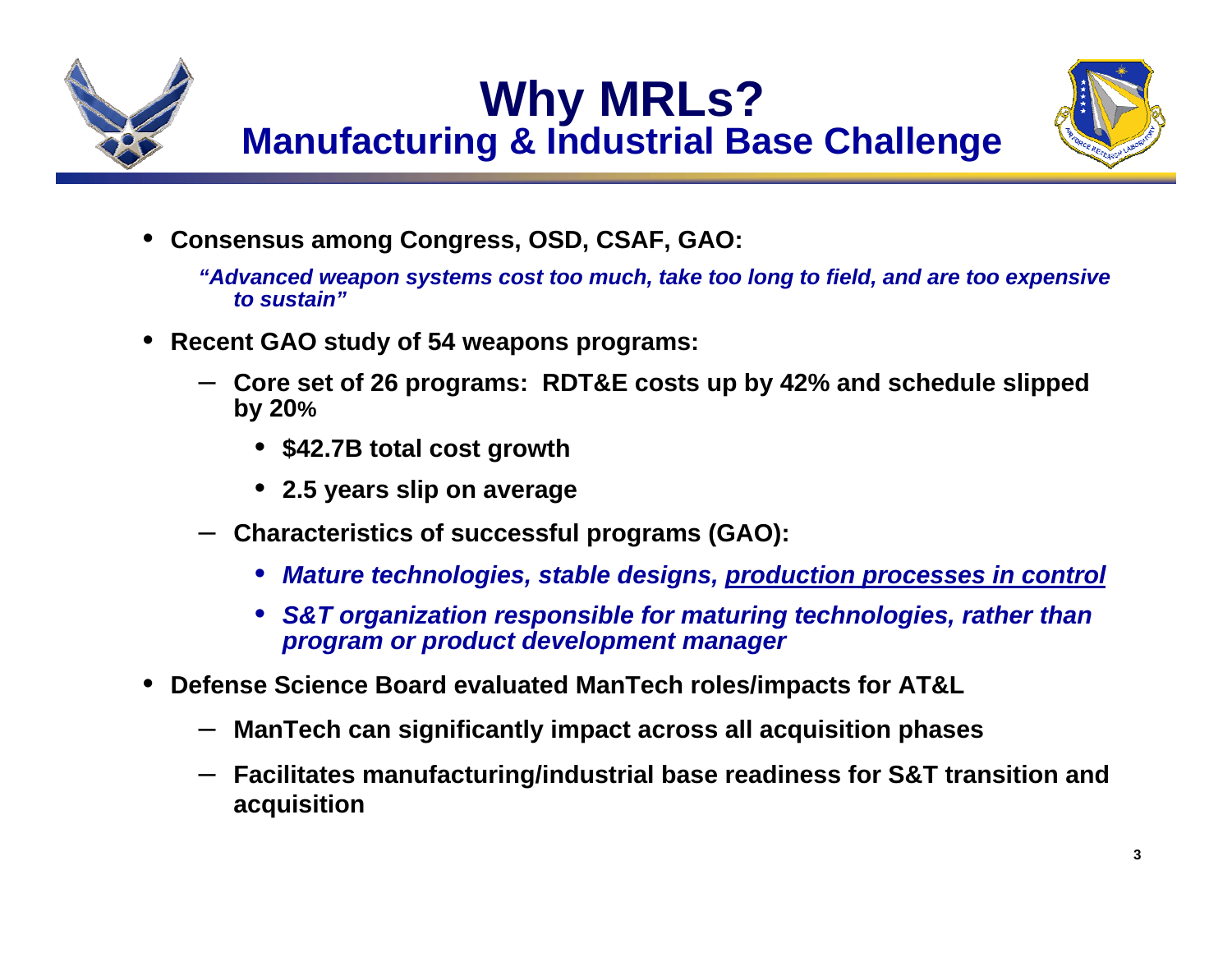

### **Technology Readiness Levels (TRLs)**



**Provide a common language and widely-understood standard for:** 

- **Assessing the** *performance maturity* **of a technology and plans for its future maturation**
- **Understanding the level of performance risk in trying to transition the technology into a weapon system application**

**TRLs leave major transition questions unanswered:**

- •**Is this level of performance reproducible in items 2- 1000?**
- **What will these cost in production?**
- **Can these be made in a production environment by someone without a PhD?**
- •**Are key materials and components available?**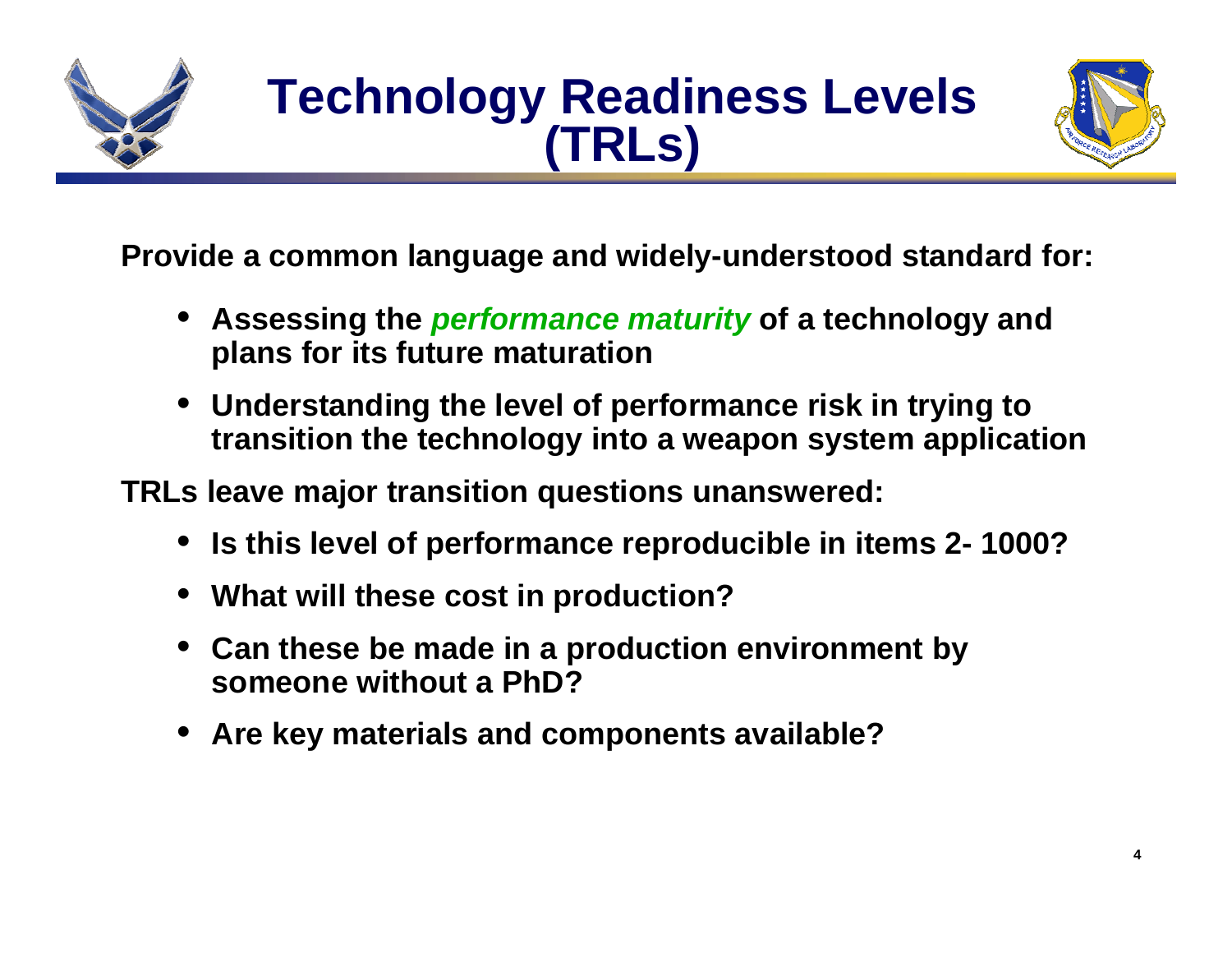



### *What are MRLs? What are MRLs?*

- **Framework to evaluate "***manufacturing maturity***"**
- **Complements existing Technology Readiness Levels**
- **Used to assess maturity and risk of a technology's underlying manufacturing processes**
	- **Enable rapid, affordable transition to weapon system programs**
- **Designed to address manufacturing risk mitigation**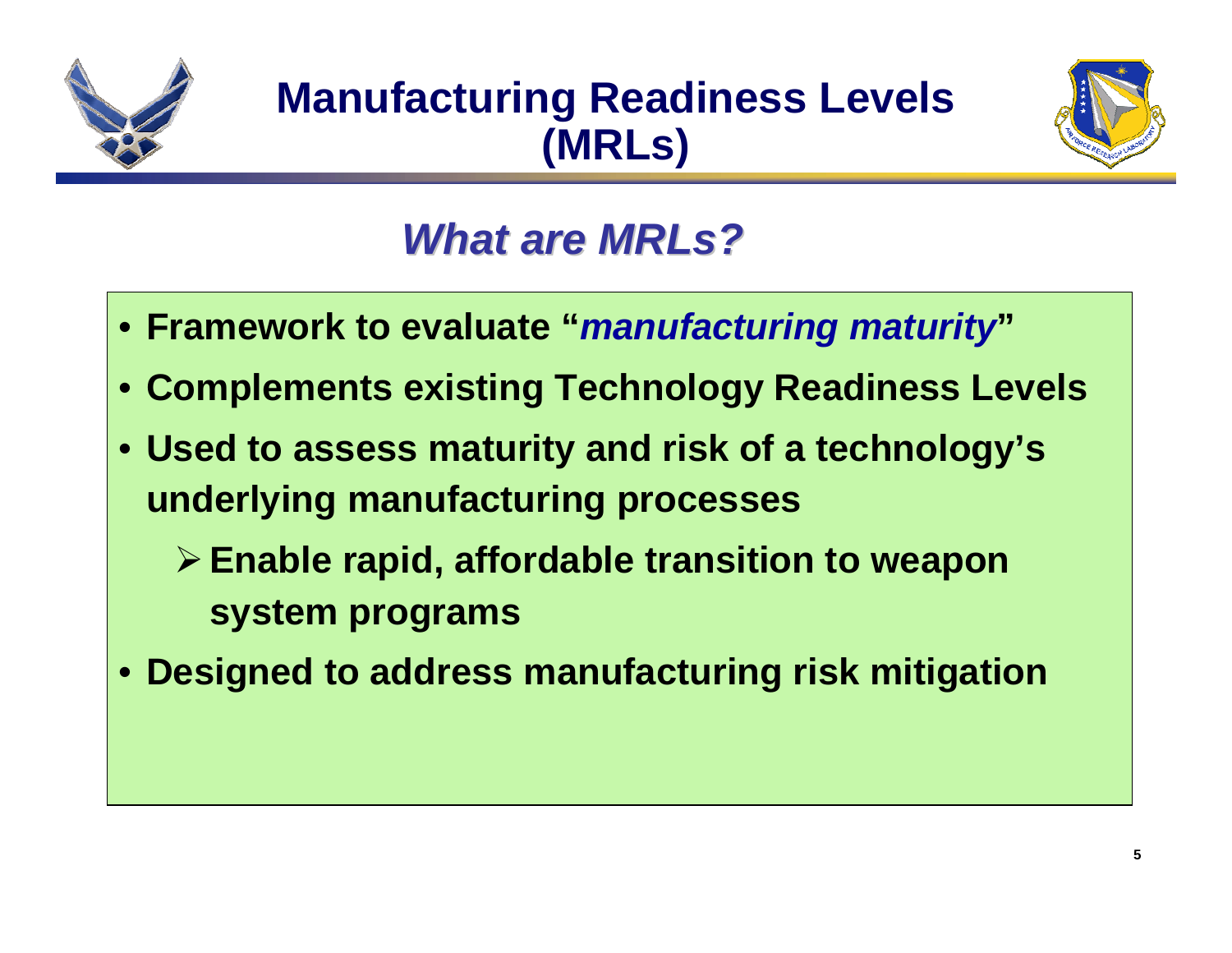



- **DoD (AS&C) vision is to develop and institutionalize MRLs**
	- **Assess the manufacturing maturity of a technology or product and plans for its future maturation; common language to convey status**
	- **Understand the level of manufacturing risk in trying to produce a weapon system or transition the technology into a weapon system application**
- **DoD Joint Defense Manufacturing Technology Panel (JDMTP) chartered an MRL Working Group to refine definitions and develop plans to institutionalize MRLs within the AT&L community** 
	- **Government and industry representatives participating**
	- **Developed definitions that interface with TRLs and milestone decision points**
	- **Develop implementation strategy consistent with DoD 5000 acquisition doctrine, practice, and milestone decision points**
- **SAF/AQ**
	- **Conduct ACAT pilots and then develop policy**
- **AFRL/CD**
	- **Implement into all AFRL ATDs**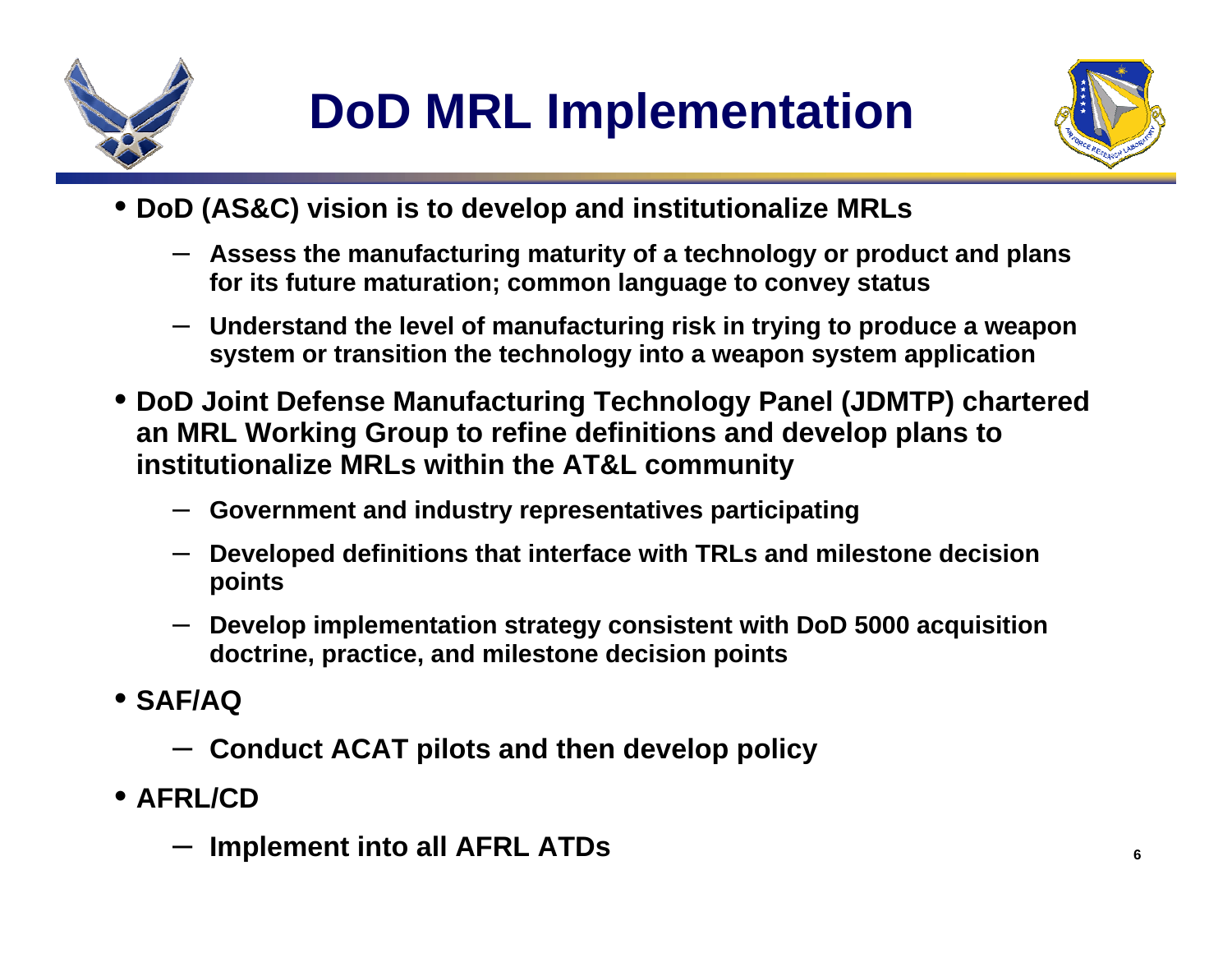

### **MRL Relationships**



#### *Relationship To System Milestones*



#### *Relationship To Technology Readiness Levels*

| TRL .             | TRL 2    | TRL 3          | TRL             | TRL:            | TRL 6     | <b>TRL</b>       | <b>TRL</b> | TRL 9          |
|-------------------|----------|----------------|-----------------|-----------------|-----------|------------------|------------|----------------|
| <b>Basic</b>      | .`oncept | Proof          | <b>Breadbrd</b> | <b>Breadbrd</b> | Prototype | <b>Prototype</b> | Svstem     | <b>Mission</b> |
| <b>Principles</b> | Formulat | ot             | ın              | in Rep          | in Rep    | in Ops           | Oual       | Proven         |
| <b>Observed</b>   |          | <b>Concept</b> | Lab             | Environmt       | Environmt | Environmt        |            |                |
|                   |          |                |                 |                 |           |                  |            |                |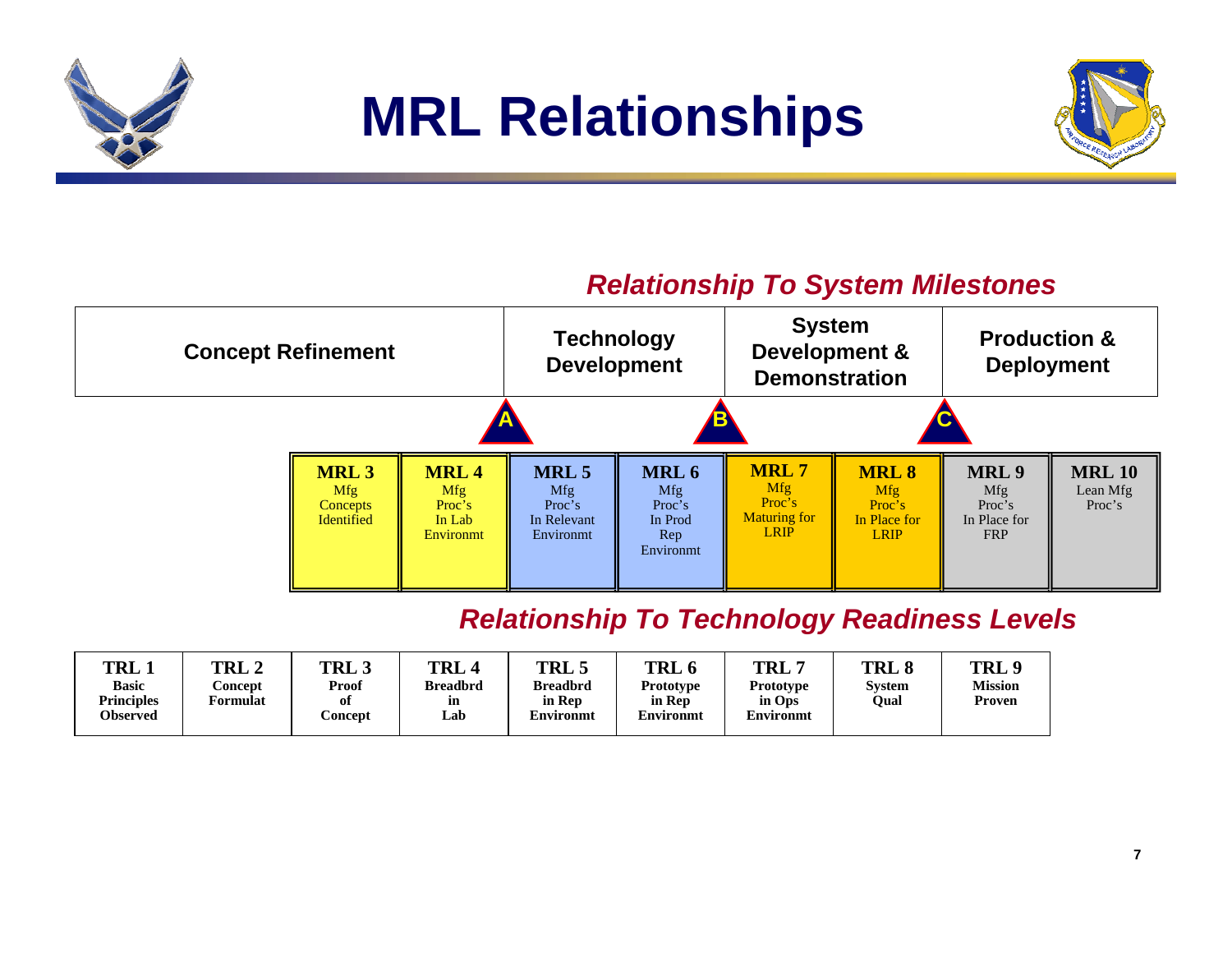

# **MRL Definitions & Tools**



| <b>Process</b><br><b>Flow Charts</b>                | Key Char.;<br><b>Variables</b><br><b>Mapping</b>                                                                                                                             | <b>Process</b><br>Capability; DOE<br><b>Value Stream</b><br><b>Maps</b>                                                                                                          | <b>FMEA</b>                                                                                                                                                                                                                 |                                                                                                                                                                                                                                                                   |                                                                                                                                                                                                               | <b>Process &amp; Sources at Deeper Levels</b><br><b>&amp; Custom / Tailored Tools</b>                                                                                                                                                                   |                                                                                                                                                                                                                                                                                      |
|-----------------------------------------------------|------------------------------------------------------------------------------------------------------------------------------------------------------------------------------|----------------------------------------------------------------------------------------------------------------------------------------------------------------------------------|-----------------------------------------------------------------------------------------------------------------------------------------------------------------------------------------------------------------------------|-------------------------------------------------------------------------------------------------------------------------------------------------------------------------------------------------------------------------------------------------------------------|---------------------------------------------------------------------------------------------------------------------------------------------------------------------------------------------------------------|---------------------------------------------------------------------------------------------------------------------------------------------------------------------------------------------------------------------------------------------------------|--------------------------------------------------------------------------------------------------------------------------------------------------------------------------------------------------------------------------------------------------------------------------------------|
| <b>MRL3</b><br>Mfg<br>Concepts<br><b>Identified</b> | <b>MRL4</b><br><b>Mfg</b><br><b>Processes</b><br><b>Identified</b><br><b>Key</b><br><b>Processes</b><br><b>Identified</b><br><b>Producibility</b><br>assessment<br>initiated | <b>MRL5</b><br>Mfg<br><b>Processes</b><br>Developed<br>Mfg<br>equipment in<br>relative<br>environment<br>Producibility<br>assessment<br>ongoing<br>Cost<br>drivers<br>identified | <b>MRL6</b><br>Critical<br>Mfg<br><b>Processes</b><br>Demo'd<br>Mfg<br>equipment<br>in relevant<br>environment<br>Producibility<br>assessment<br>ongoing<br>Cost<br>drivers<br>analyzed<br>Long lead<br>items<br>identified | <b>MRL7</b><br>Prototype<br><b>Mfg System</b><br>Mfg<br>processes in<br>validation<br><b>Producibility</b><br><i>improvement</i><br>underway<br><b>Trade</b><br>studies<br>conducted<br><b>Supply chain</b><br>validated<br><b>Long lead</b><br>plans in<br>place | <b>MRL8</b><br><b>Process</b><br><b>Maturity</b><br><b>Demo</b><br><b>All materials</b><br>ready for<br><b>LRIP</b><br>Mfg<br>processes<br>proven for<br><b>LRIP</b><br><b>Supply</b><br>chain<br>established | <b>MRL9</b><br>Mfg<br><b>Processes</b><br>Proven<br>Overall<br>Mfg<br><b>Process</b><br><b>Operates</b><br>At target<br>Quality,<br>Cost and<br><b>Lead times</b><br>All key<br><b>Processes</b><br><b>Meet</b><br>process<br>Control<br><b>Targets</b> | <b>MRL 10</b><br>Lean<br><b>System</b><br>Production<br><b>Meets</b><br><b>Engineering</b><br>Performance<br>& Reliability<br>Overall<br>Mfg<br><b>Process</b><br><b>Operates</b><br>At 6-Sigma<br>Quality, and<br><b>Meets Cost</b><br>and<br><b>Lead times</b><br><b>Estimates</b> |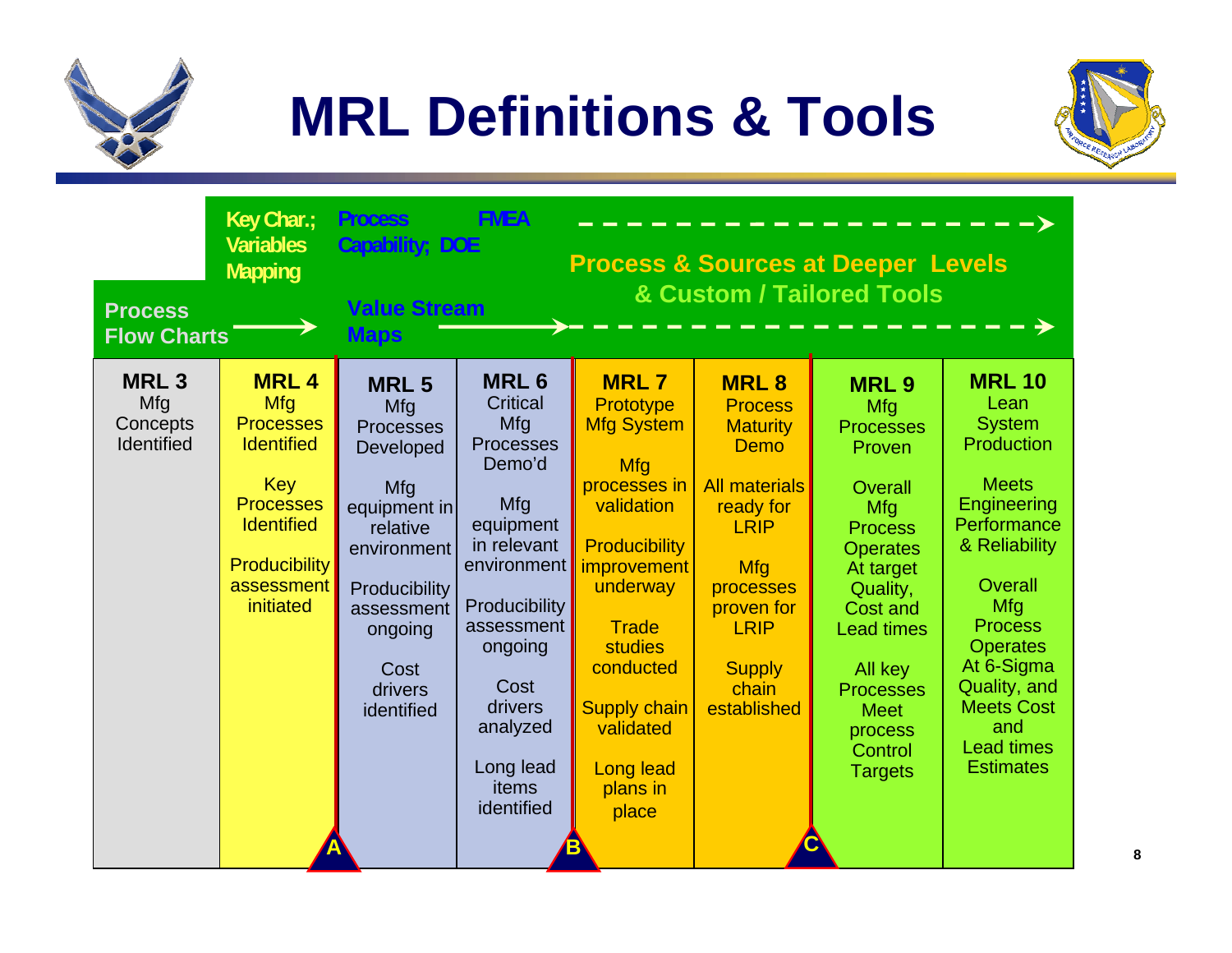



| MRL      | <b>Tools</b>                                         | Use to Evaluate                           |
|----------|------------------------------------------------------|-------------------------------------------|
| 3        | <b>Process Flow Charts</b>                           | <b>Basic manufacturing concepts</b>       |
| 4        | <b>Detailed Process Flow</b>                         | <b>Key manufacturing processes charts</b> |
| 5        | <b>Value Stream Mapping</b><br>and identifying waste | Mapping the current state                 |
| $6 - 10$ | <b>Value Stream Mapping</b><br>and eliminating waste | <b>Mapping the future state</b>           |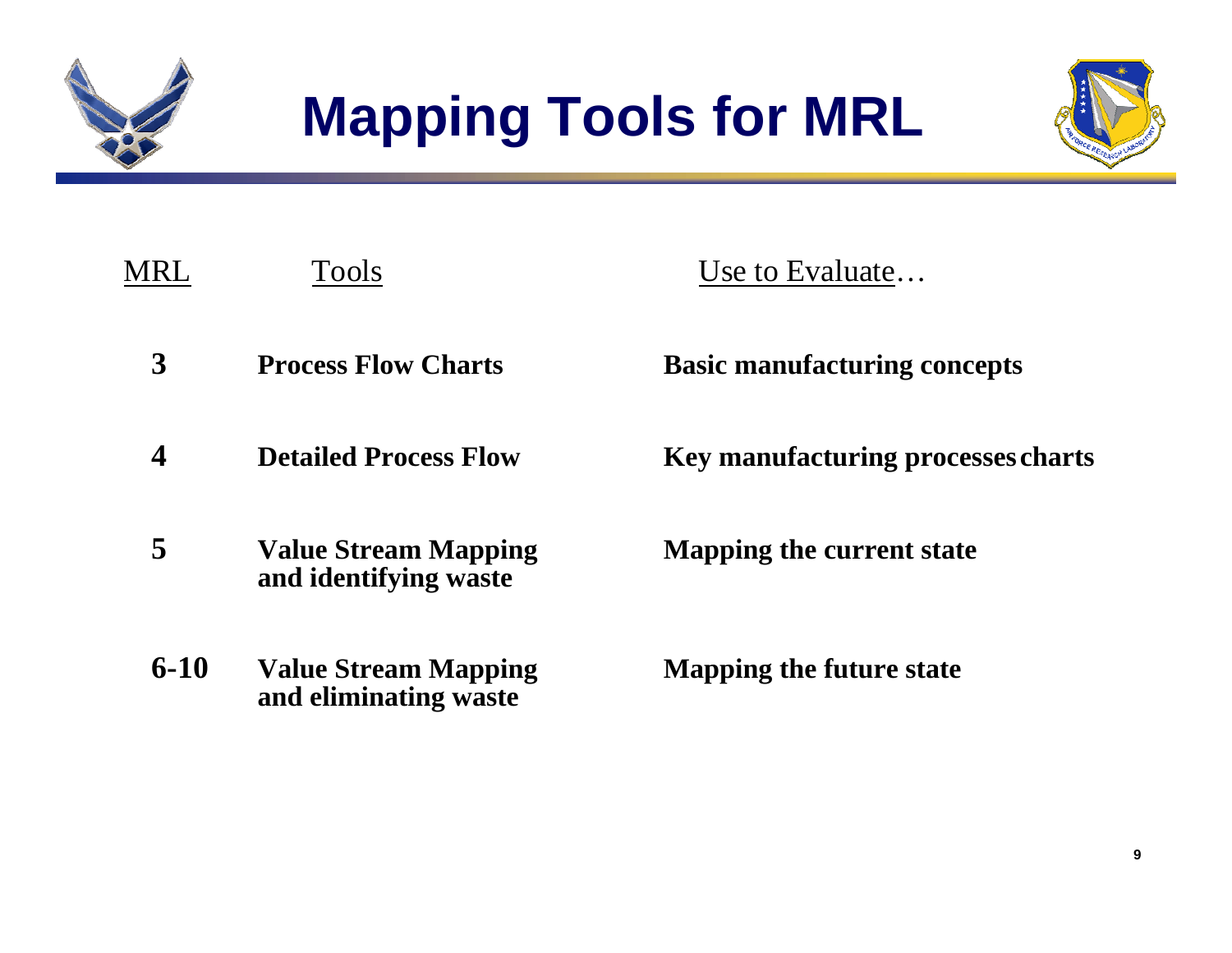

| MRL                      | <b>Tools</b>                                          | Use to Evaluate                              |
|--------------------------|-------------------------------------------------------|----------------------------------------------|
| $4 - 6$                  | <b>Key Characteristics</b>                            | <b>Requirements and tolerances</b>           |
| 4                        | <b>Process Variables Map</b>                          | Which variables to control                   |
| $5-9$                    | <b>Process Capability</b><br><b>Performance</b>       | <b>Predictability of process</b>             |
| $5-9$                    | <b>Design of Experiments</b><br>independent variables | <b>Multiple factors and levels of</b>        |
| $6-9$<br><b>Analysis</b> | <b>Failure Modes and</b>                              | <b>Risks associated with failure effects</b> |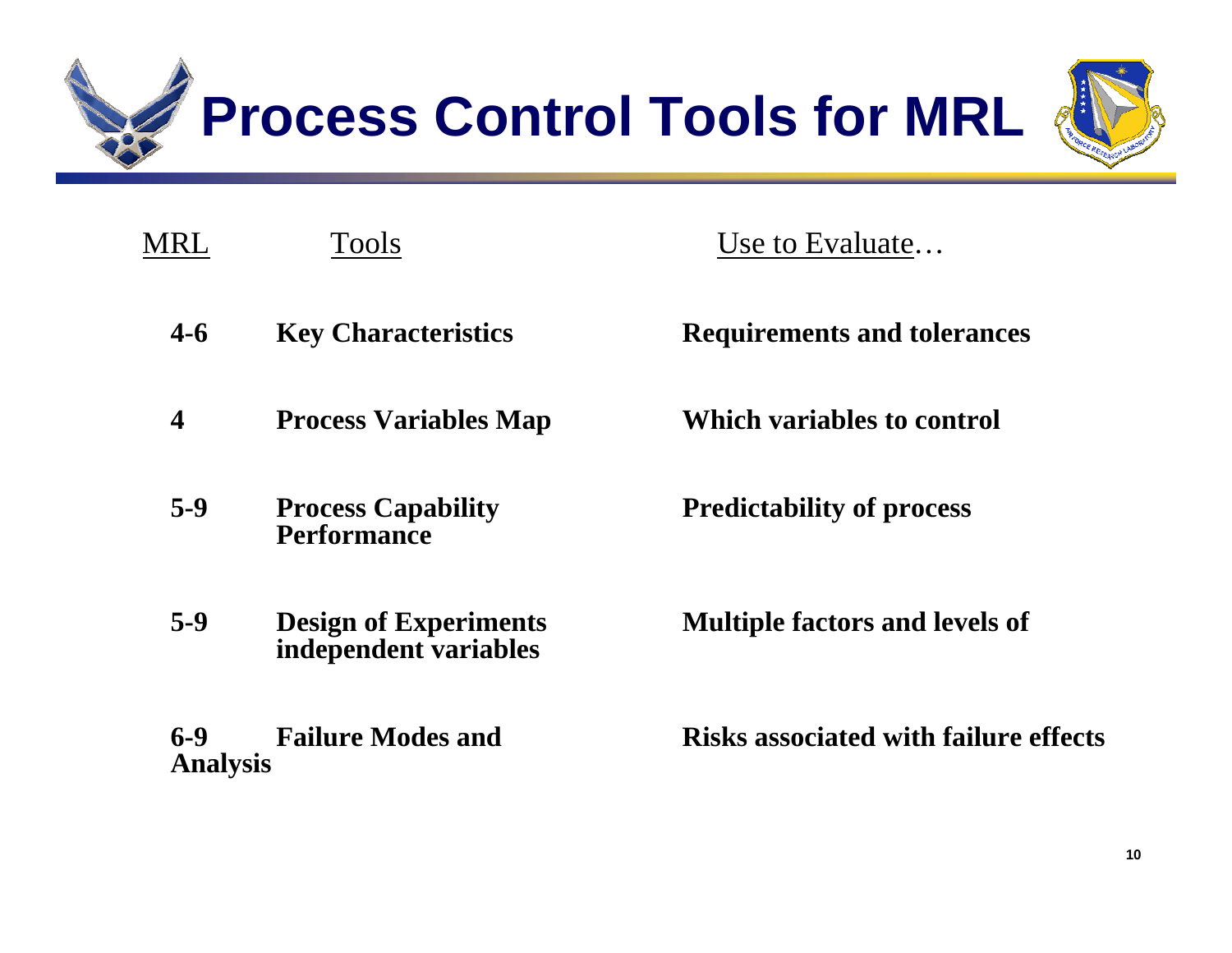



- •**Technology and Industrial Base**
- •**Design**
- •**Materials**
- **Cost and Funding**
- **Process Capability and Control**
- •**Quality Management**
- **Manufacturing Personnel**
- **Facilities**
- $\bullet$ **Manufacturing Management**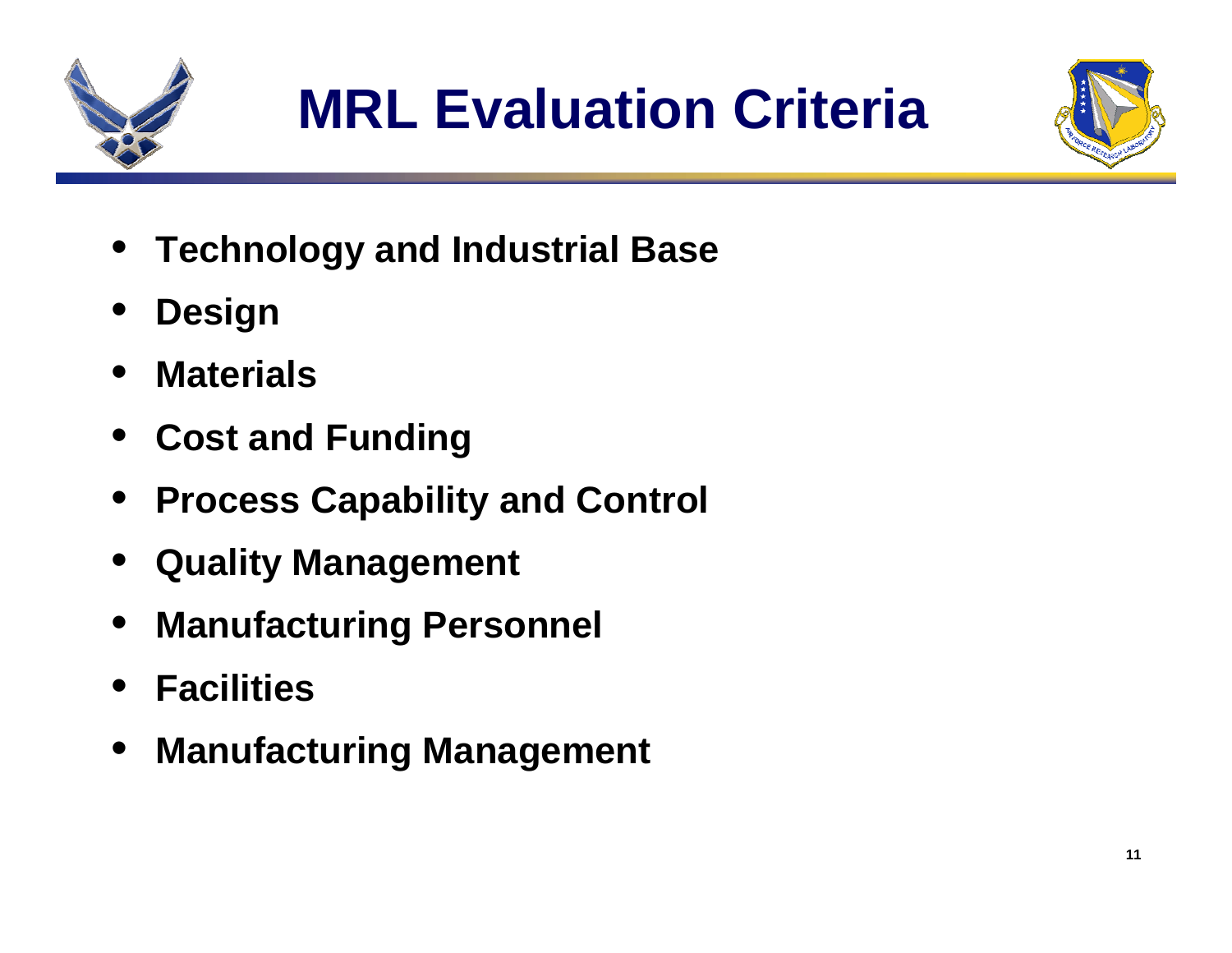

# **What is an ATD?**



- • **Any Air Force science and technology program (6.3)**
	- **Objective of demonstrating an integrated set of technologies**
		- **Superior warfighting capability**
		- **Ready to transition before the end of the FYDP**
- • **Sufficiently mature the technology(ies) for transition into an advanced system development or a fielded system upgrade**
- • **Categories**
	- **CAT 1**
		- **MAJCOM/Agency supports and has programmed required funding for transition within the FYDP**
	- **CAT 2A**
		- $\bullet$  **MAJCOM/Agency supports and is committed to identify transition funding in next programming cycle**
	- **CAT 2B**
		- $\bullet$  **MAJCOM/Agency supports but is not currently able to POM for transition**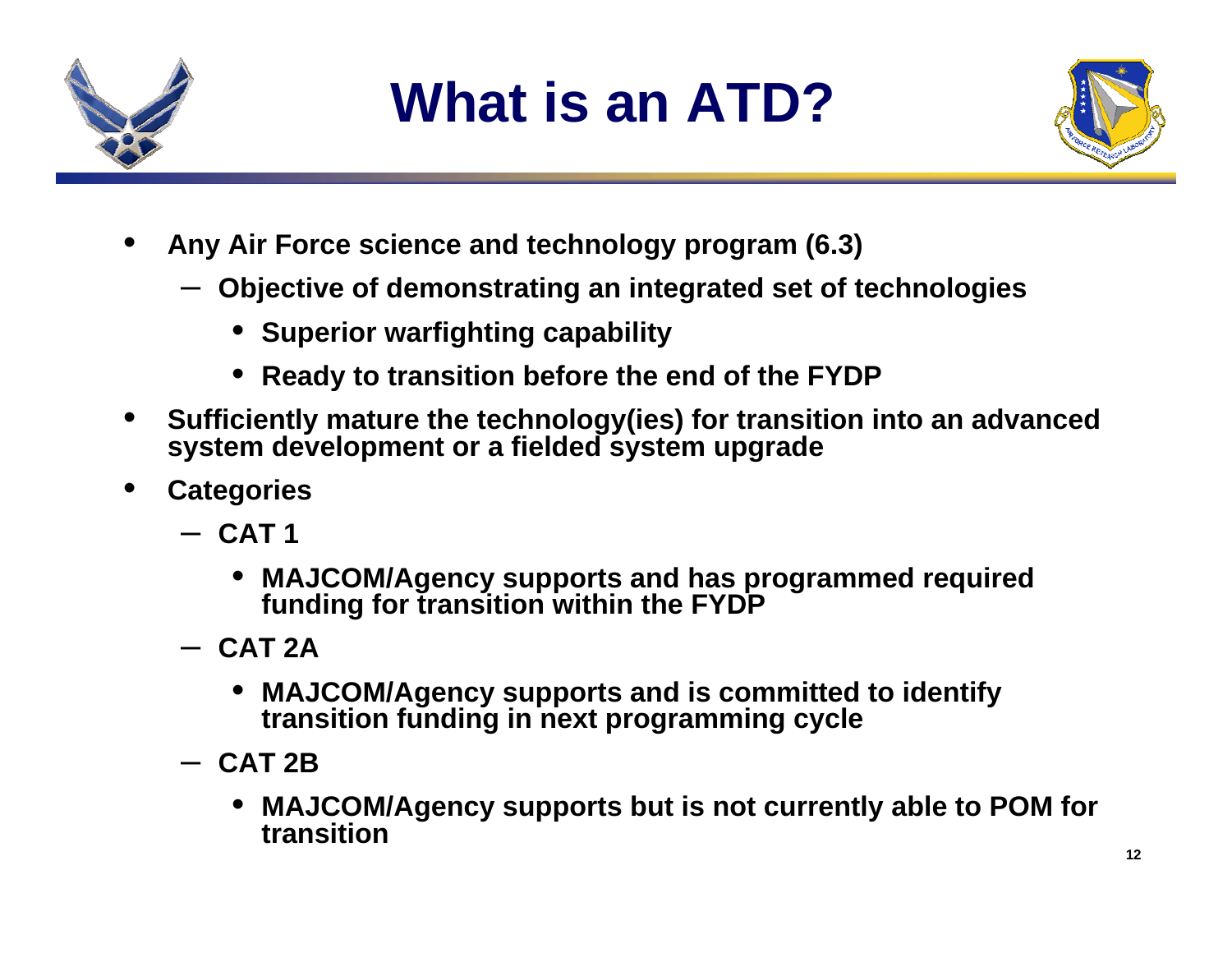

- **Conducted ATD pilot assessments on five ATDs**
- •**Tasked to implement MRLs into hardware intensive ATDs**
- **Developed basic approach/process for implementation**
- **Developed training for ATD IPTs and ManTech personnel**
- •**Identified core ManTech funding for MRAs and selected follow-on MRL maturation**
- **Conducted assessments of four additional ATDs**
- **Currently working with ten total ATDs**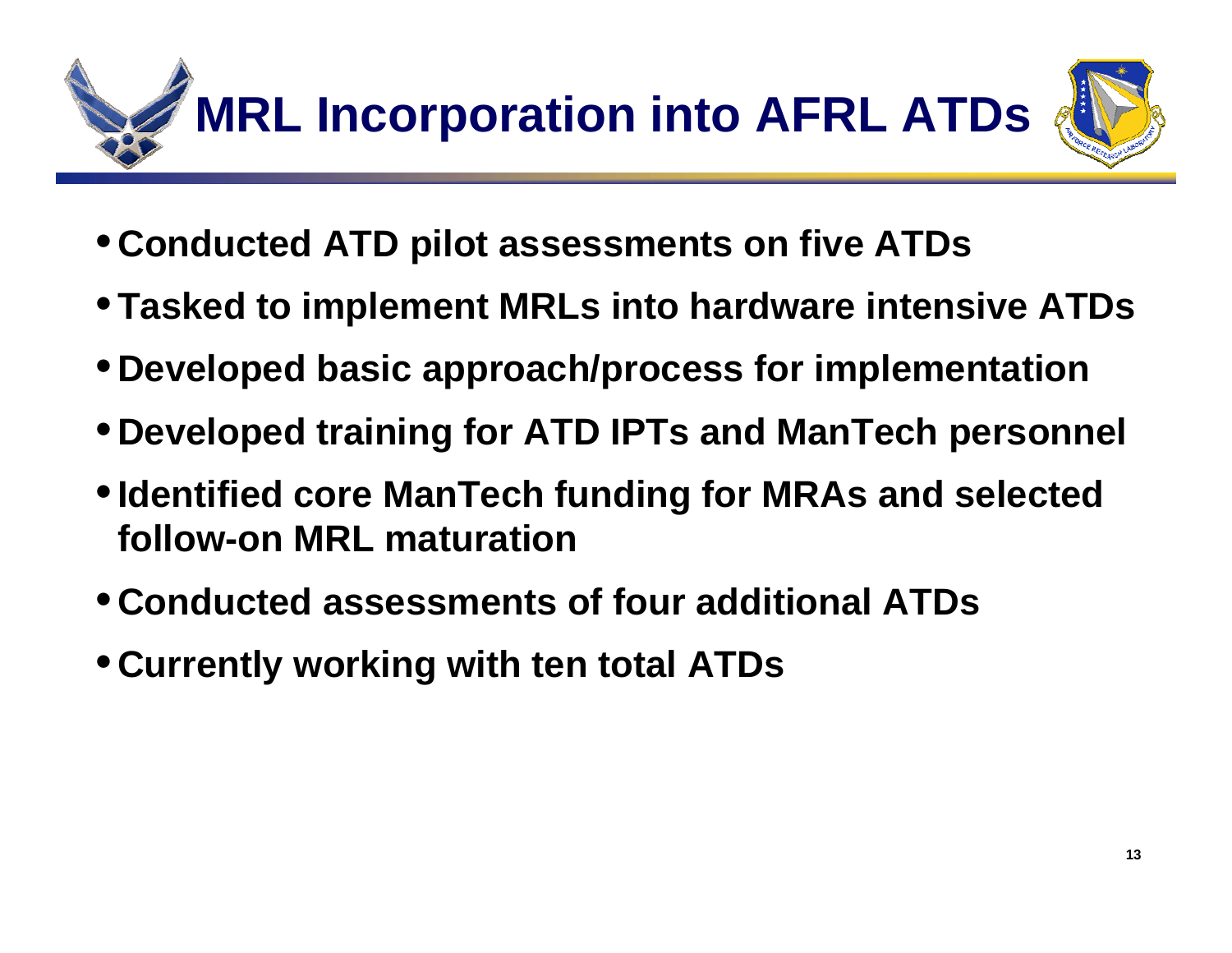

# **ATD MRA Approach**



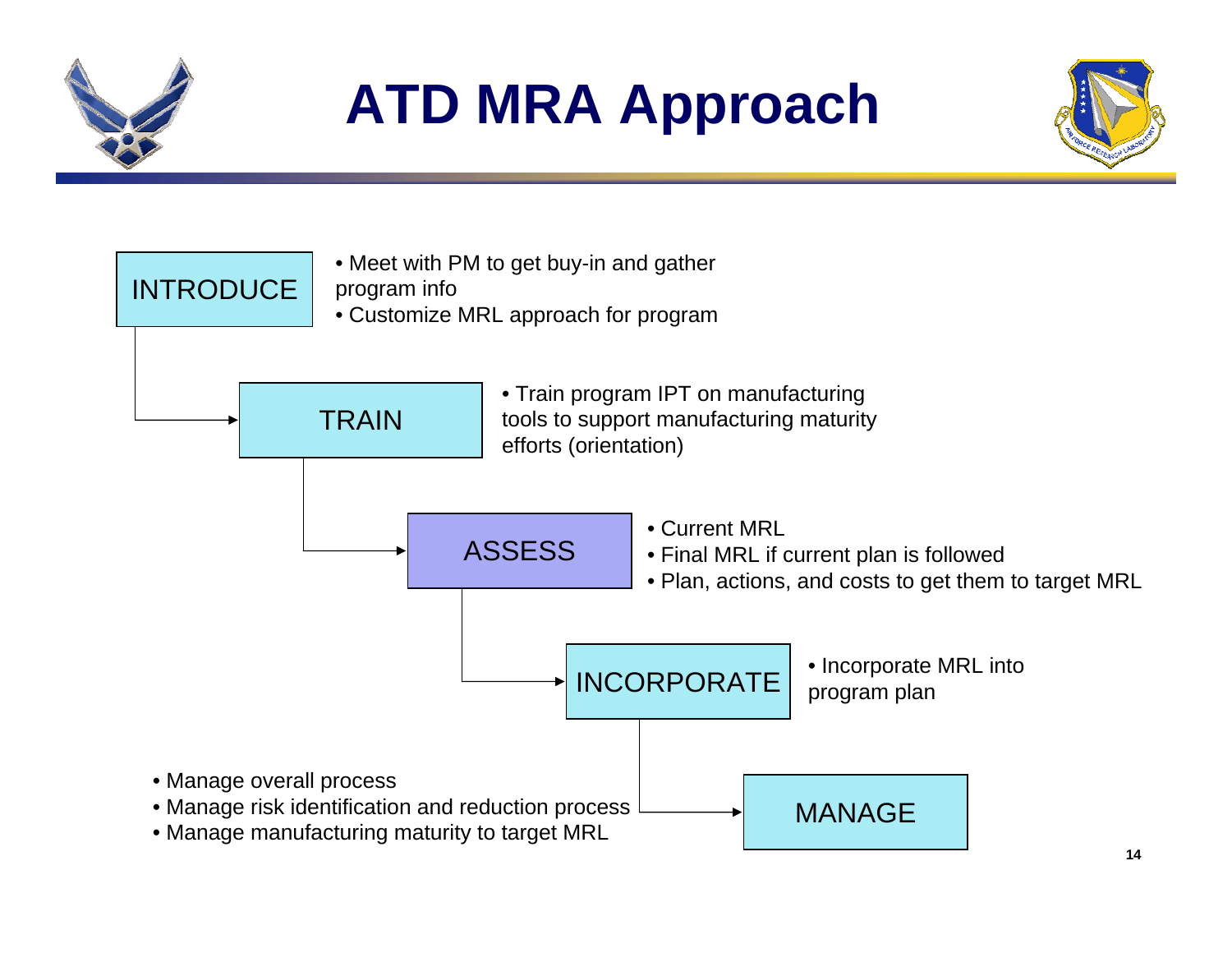

![](_page_15_Picture_2.jpeg)

- **F135 (PR)**
- **F136 (PR)**
- **Common Weapons Data Link (MN)**
- **X-band Thin Radar Array (SN)**
- **Shredder (MN)**
- **High Temperature Polymeric Matrix Composites (ML)**
- **High Durability Hot Exhaust Structures (ML)**
- **Affordable Responsive Space Lift (VA)**
- **Battlefield Air Operations Kit (MN)**
- **Advanced Multi-junction Solar Cells (VS)**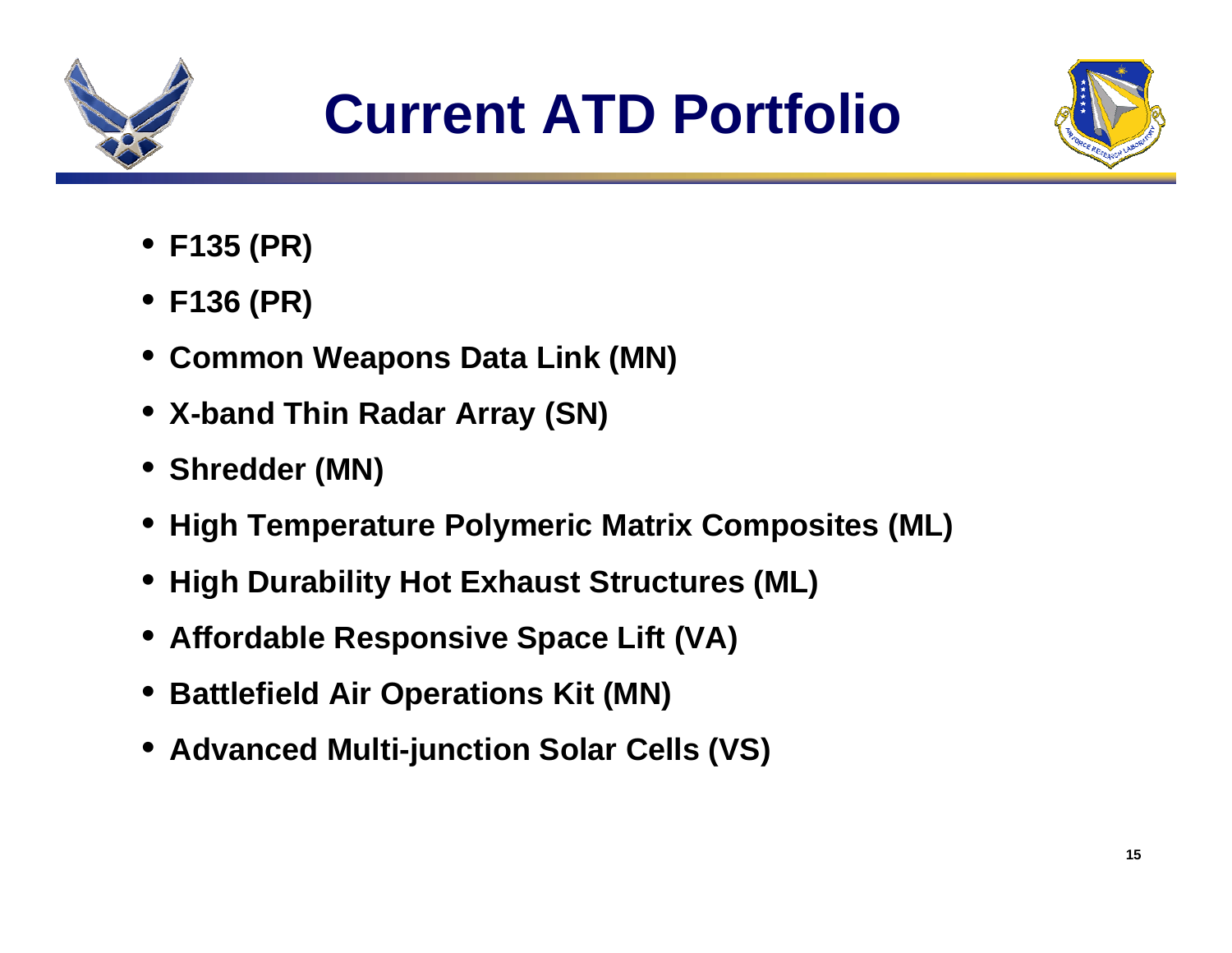![](_page_16_Picture_0.jpeg)

![](_page_16_Picture_2.jpeg)

- • **ATD selection has been by TD**
	- **Primary Customer Base, CAT I ATDs**
		- **PR, SN, MN, VA, VS, and ML**
		- **Implement MRLs into five ATDs per quarter**
	- **Introduced MRLs to wide AFRL community**
- •**Training ManTech personnel to conduct effective assessments**
- $\bullet$  **Train IPT, conduct assessment, execute plan to reach target MRL**
- $\bullet$  **Developing process with AFRL/XP for timely new ATD identification**
	- **ManTech to become an integral part of ATD selection process**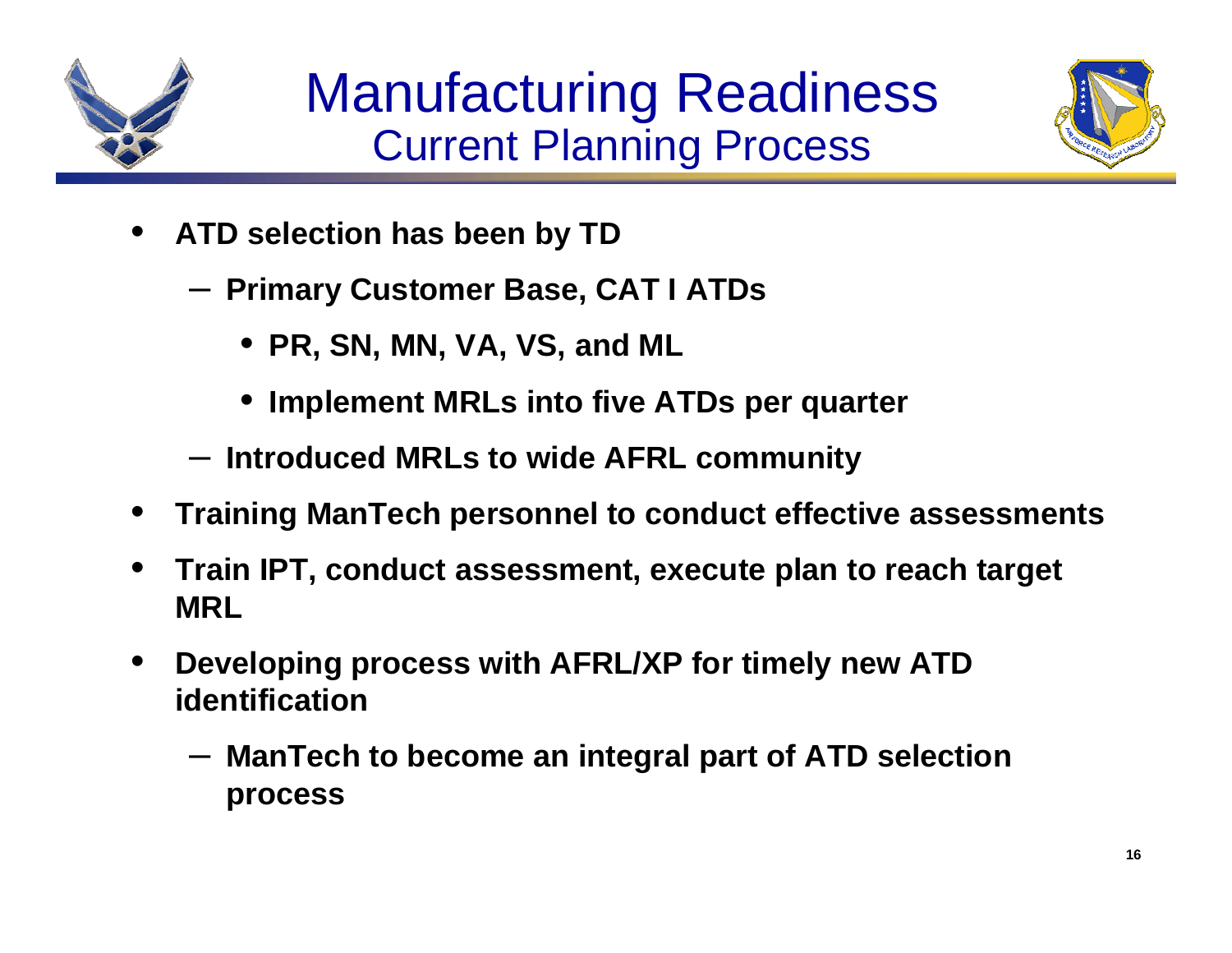![](_page_17_Picture_0.jpeg)

# **ATDs Planned for FY06**

![](_page_17_Picture_2.jpeg)

- •**Choose ATDs based on similar technologies areas**
- **ATD candidate technology areas**
	- **Electronics**
	- **Propulsion & Power**
	- **Space**
	- **Structures**
- • **Identify cross-cutting technologies**
	- **Develop ManTech program to satisfy several ATDs**
	- **Leverage on-going programs**
- **Planning a summer blitz to implement into several ATDs**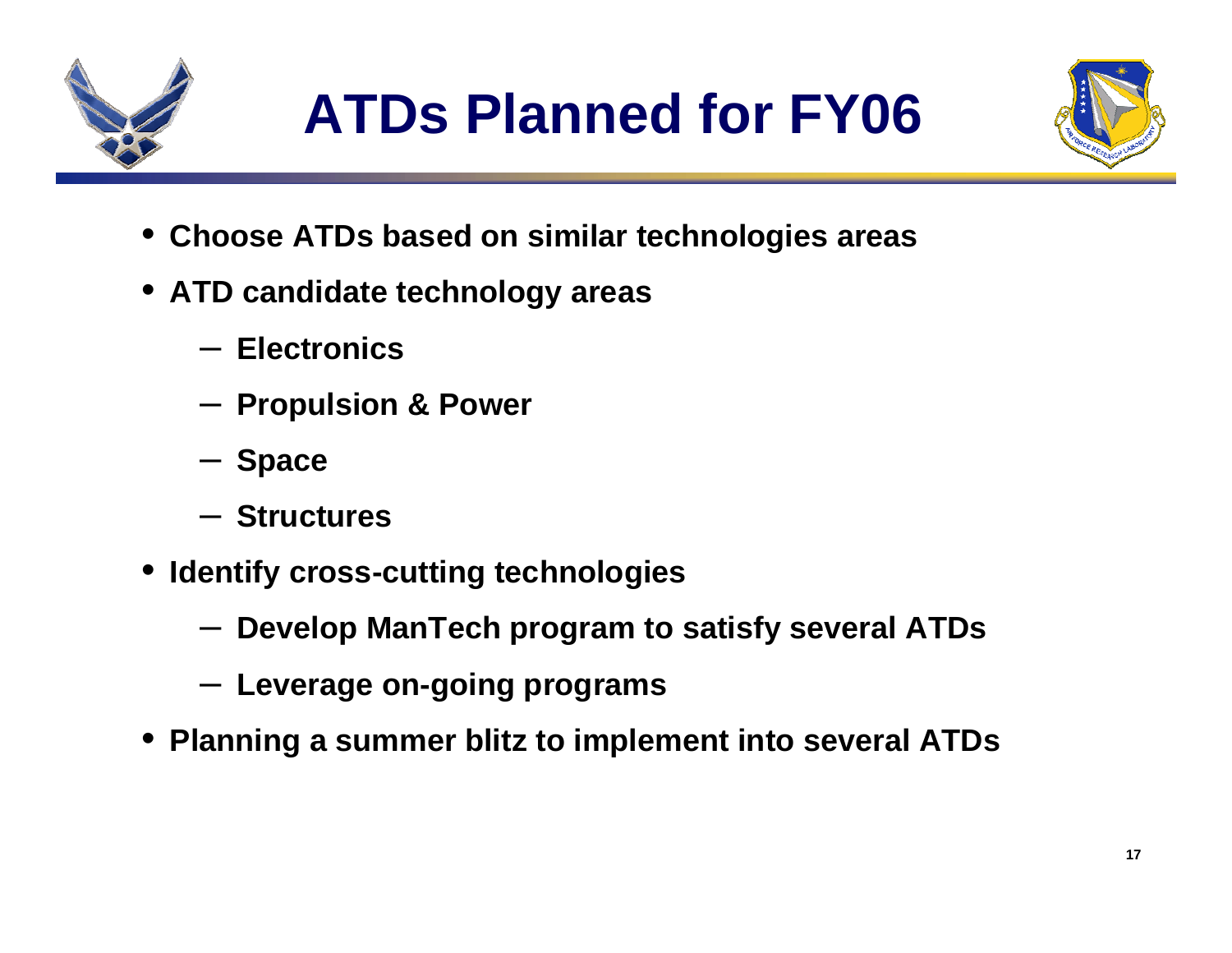![](_page_18_Picture_0.jpeg)

![](_page_18_Picture_2.jpeg)

- **Per SAF/AQ tasking, select pilots with SAF/AQR**
	- **Need to manage with on-going ATD workload**
- **Convene experienced assessment team**
	- **Experience with assessment process**
	- **Subject matter expertise**
	- **Acquisition wing personnel and contractors**
- **Conduct MRAs on pilots – key technologies or components**
	- **E.g. F-22A, AMRAAM**
- **Develop/refine assessment process for acquisition programs**
	- **Will vary from ATD process and may be program specific**
	- **Dependent on current or target milestone**
	- **Significant program office involvement**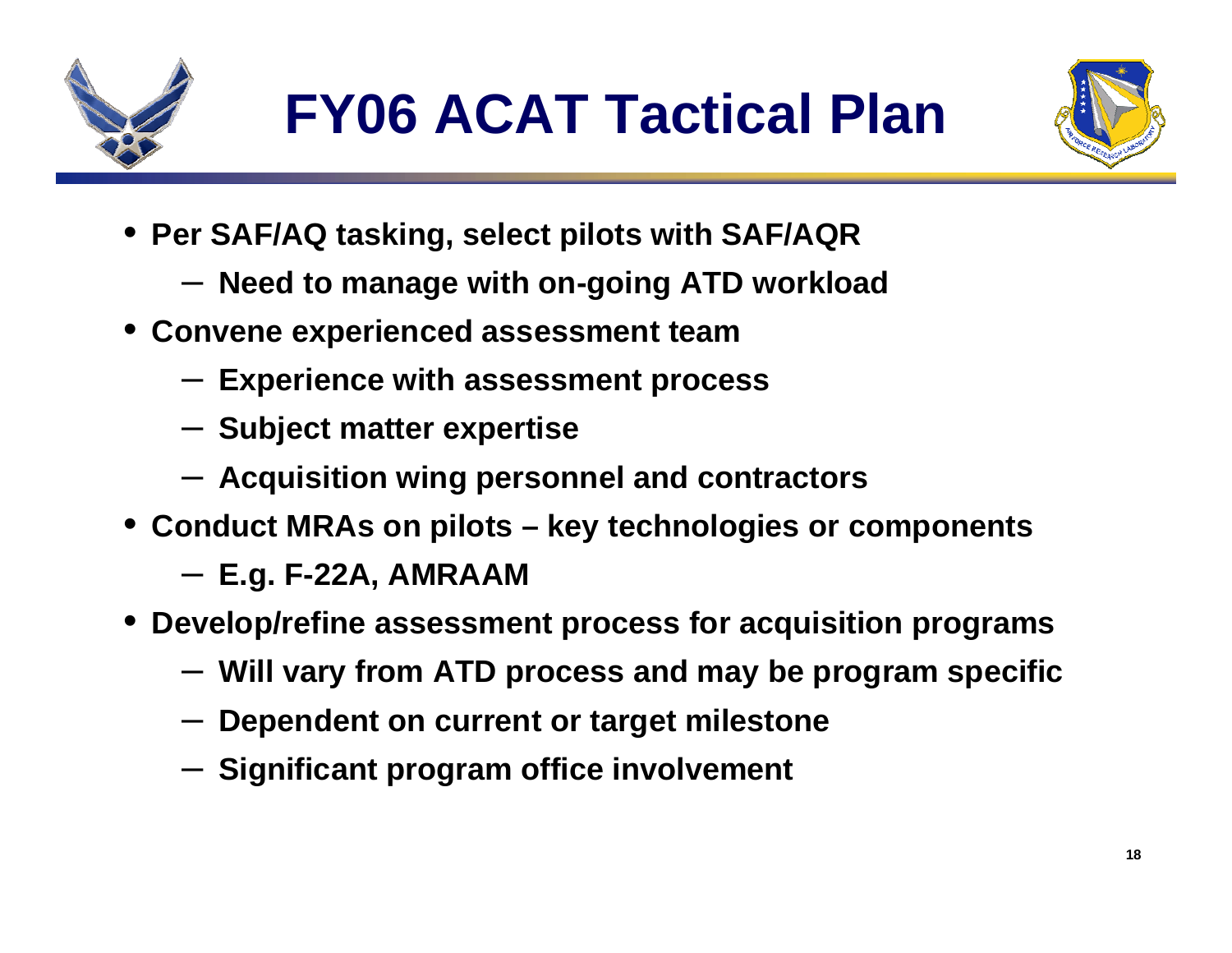![](_page_19_Picture_0.jpeg)

## **MRA Deliverables**

![](_page_19_Picture_2.jpeg)

- **Current MRL**
	- –**Key risk areas**
	- –**Driving issues**
- **Plan to obtain target MRL**
	- –**Risk mitigation plans**
	- **Schedule**
	- – $-$  Funding
	- –**Contract modification language**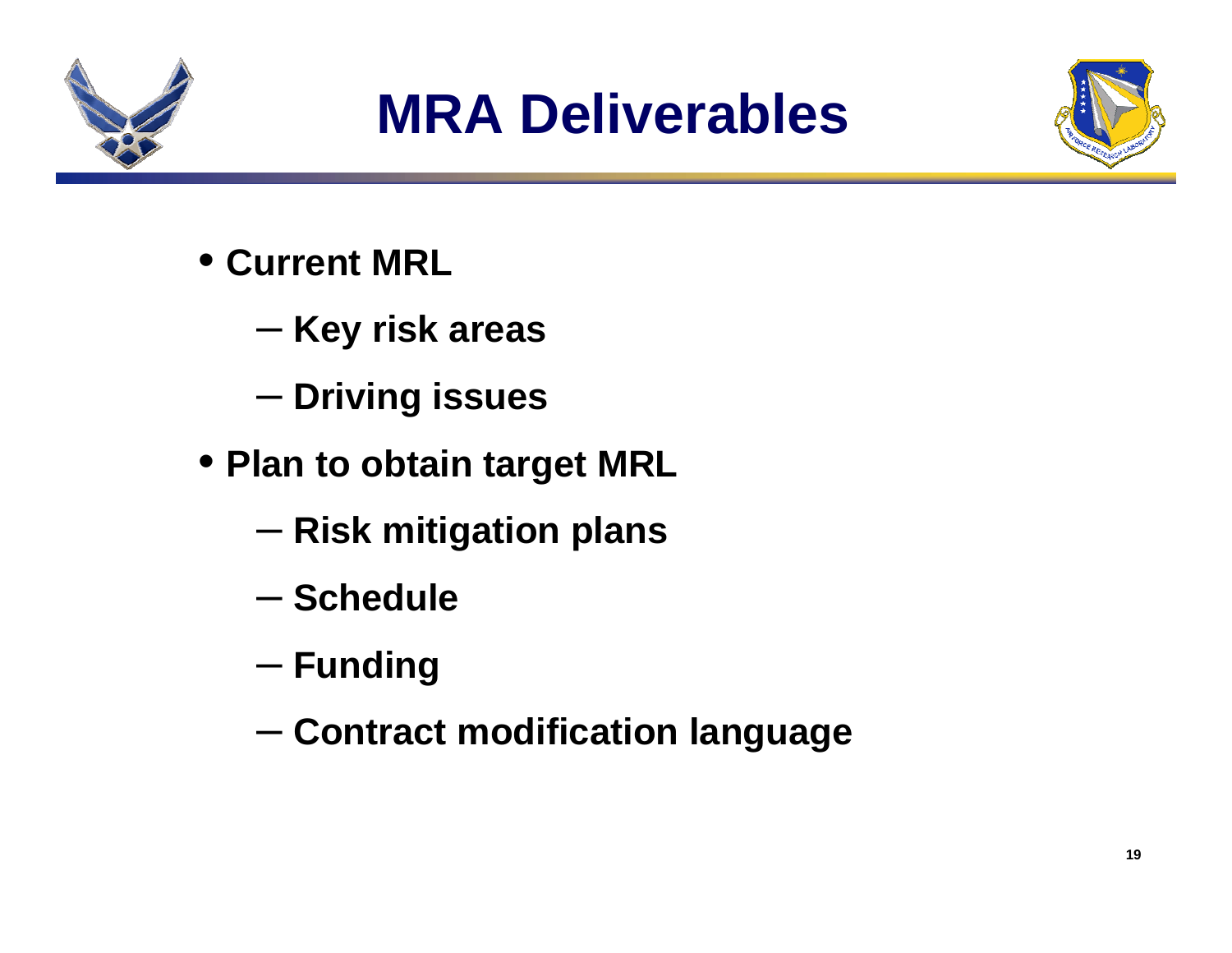![](_page_20_Picture_0.jpeg)

![](_page_20_Picture_2.jpeg)

- **MRL definitions can be found at DAU web site:**
	- – **https://acc.dau.mil/simplify/ev\_en.php**
		- **Click on Production Quality & Manufacturing**
		- **Click on Manufacturing Readiness Assessments**